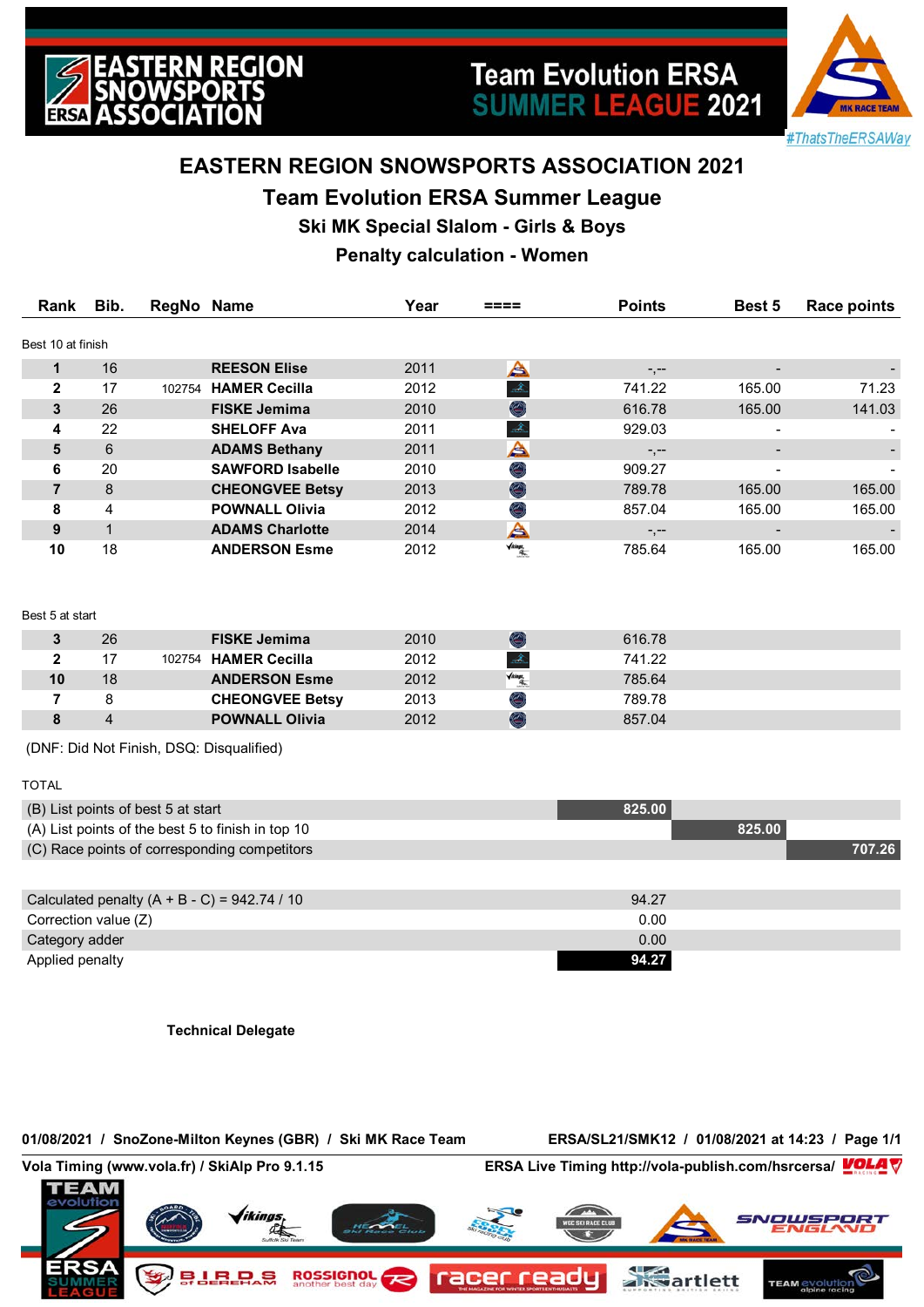



# **EASTERN REGION SNOWSPORTS ASSOCIATION 2021**

## **Team Evolution ERSA Summer League**

**Ski MK Special Slalom - Girls & Boys**

## **Penalty calculation - Men**

| Rank              | Bib. | RegNo Name |                         | Year | ====                         | <b>Points</b> | <b>Best 5</b> | <b>Race points</b> |
|-------------------|------|------------|-------------------------|------|------------------------------|---------------|---------------|--------------------|
| Best 10 at finish |      |            |                         |      |                              |               |               |                    |
|                   | 19   | 26370      | <b>KINGE Jacob</b>      | 2010 | O                            | 552.69        | 165.00        | 0.00               |
| $\mathbf{2}$      | 5    | 26131      | <b>BARNES Jake</b>      | 2010 | A                            | $-,--$        |               |                    |
| 3                 | 32   |            | <b>CHEONGVEE Isaac</b>  | 2011 | O                            | 551.55        | 165.00        | 35.14              |
| 4                 | 33   |            | <b>OWEN Alexander</b>   | 2012 | Æ.                           | -.--          |               |                    |
| 5                 | 12   | 26747      | <b>BURNS Robert</b>     | 2010 | $\theta_{\rm{avg}}^{\rm{P}}$ | 719.39        |               |                    |
| 6                 | 25   |            | <b>LAST William</b>     | 2010 | Ø                            | 573.92        | 165.00        | 129.17             |
| 7                 | 14   |            | <b>GIBSON Alexander</b> | 2010 | A                            | $-,--$        |               |                    |
| 8                 | 27   |            | <b>RICH Alfie</b>       | 2011 | Ø                            | 713.02        |               |                    |
| 9                 | 31   |            | <b>WARD Lewy</b>        | 2011 | O                            | 620.24        | 165.00        | 165.00             |
| 10                | 2    |            | <b>WALKER Elliot</b>    | 2012 | G                            | 680.14        | 165.00        | 165.00             |

#### Best 5 at start

| 2  | 32 | <b>CHEONGVEE Isaac</b> | 2011 | 551.55 |  |
|----|----|------------------------|------|--------|--|
|    | 19 | 26370 KINGE Jacob      | 2010 | 552.69 |  |
|    | 25 | <b>LAST William</b>    | 2010 | 573.92 |  |
|    | 31 | <b>WARD Lewy</b>       | 2011 | 620.24 |  |
| 10 |    | <b>WALKER Elliot</b>   | 2012 | 680.14 |  |

(DNF: Did Not Finish, DSQ: Disqualified)

### TOTAL

| (B) List points of best 5 at start                | 825.00 |        |
|---------------------------------------------------|--------|--------|
| (A) List points of the best 5 to finish in top 10 | 825.00 |        |
| (C) Race points of corresponding competitors      |        | 494.31 |
|                                                   |        |        |
| Calculated penalty $(A + B - C) = 1155.69 / 10$   | 115.57 |        |
| Correction value (Z)                              | 0.00   |        |
| Category adder                                    | 0.00   |        |
| Applied penalty                                   | 115.57 |        |

**Technical Delegate**

### **01/08/2021 / SnoZone-Milton Keynes (GBR) / Ski MK Race Team ERSA/SL21/SMK12 / 01/08/2021 at 14:22 / Page 1/1**

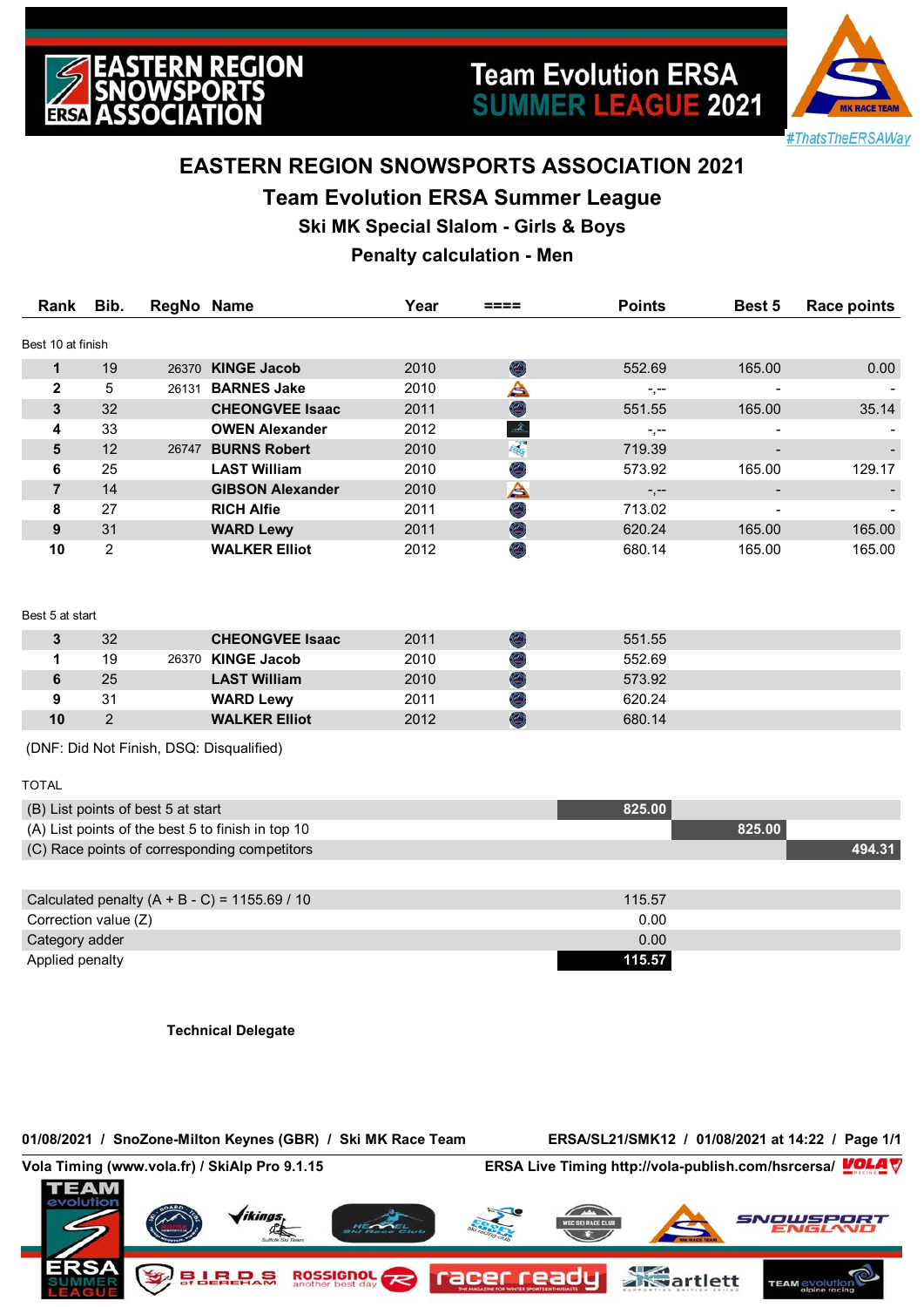



# **EASTERN REGION SNOWSPORTS ASSOCIATION 2021**

## **Team Evolution ERSA Summer League**

**Ski MK Special Slalom - Women & Men**

## **Penalty calculation - Women**

| Rank              | Bib. | RegNo  | Name                     | Year | ====                                      | <b>Points</b> | Best 5                   | <b>Race points</b> |
|-------------------|------|--------|--------------------------|------|-------------------------------------------|---------------|--------------------------|--------------------|
| Best 10 at finish |      |        |                          |      |                                           |               |                          |                    |
|                   | 89   | 23246  | <b>WARNE Charlotte</b>   | 2003 | Æ.                                        | 518.78        | 440.00                   | 0.00               |
| $\mathbf{2}$      | 90   | 22892  | <b>TUTT Holly</b>        | 2007 | ≜                                         | $-,--$        | $\overline{\phantom{0}}$ |                    |
| 3                 | 85   | 25685  | <b>FLITTON Zoe</b>       | 2006 | À.                                        | 561.82        | 440.00                   | 32.58              |
| 4                 | 100  | 25977  | <b>WATSON Katherine</b>  | 2002 | A                                         | $-,--$        | $\overline{\phantom{0}}$ |                    |
| 5                 | 84   | 22943  | <b>BLYTH Charlotte</b>   | 1999 | Æ.                                        | 559.68        | 440.00                   | 79.47              |
| 6                 | 97   | 24891  | <b>VENABLES Felicity</b> | 2004 | $\sqrt{\text{diam}_{\mathcal{A}_\infty}}$ | 514.72        | 440.00                   | 95.26              |
| 7                 | 102  |        | <b>ALEY Lauren</b>       | 2005 | $\mathcal{Z}$                             | 739.43        | $\blacksquare$           |                    |
| 8                 | 92   | 102720 | <b>HAMER Melissa</b>     | 2009 | À.                                        | 711.60        |                          |                    |
| 9                 | 86   | 26063  | <b>KINGE Lucy</b>        | 2007 | O                                         | 588.49        | 440.00                   | 138.70             |
| 10                | 91   | 26498  | <b>WATSON Antonia</b>    | 2009 | O                                         | 596.30        |                          |                    |

### Best 5 at start

|    | 97 | 24891 | <b>VENABLES Felicity</b> | 2004 | $\sqrt{\text{diam}_{\mathcal{B}_n}}$ | 514.72 |  |
|----|----|-------|--------------------------|------|--------------------------------------|--------|--|
|    | 89 | 23246 | <b>WARNE Charlotte</b>   | 2003 |                                      | 518.78 |  |
| 12 | 95 | 26015 | <b>GIBBS Heidi</b>       | 2007 | e.                                   | 548.48 |  |
|    | 84 | 22943 | <b>BLYTH Charlotte</b>   | 1999 |                                      | 559.68 |  |
|    | 85 | 25685 | <b>FLITTON Zoe</b>       | 2006 |                                      | 561.82 |  |

(DNF: Did Not Finish, DSQ: Disqualified)

| L | ΑI |  |
|---|----|--|
|   |    |  |
|   |    |  |

| (B) List points of best 5 at start                | 2200.00 |         |
|---------------------------------------------------|---------|---------|
| (A) List points of the best 5 to finish in top 10 |         | 2200.00 |
| (C) Race points of corresponding competitors      |         | 346.01  |
|                                                   |         |         |
| Calculated penalty $(A + B - C) = 4053.99 / 10$   | 405.40  |         |
| Correction value (Z)                              | 0.00    |         |
| Category adder                                    | 0.00    |         |
| Applied penalty                                   | 405.40  |         |

**Technical Delegate**

### **01/08/2021 / SnoZone-Milton Keynes (GBR) / Ski MK Race Team ERSA/SL21/SMK14 / 01/08/2021 at 14:36 / Page 1/1**